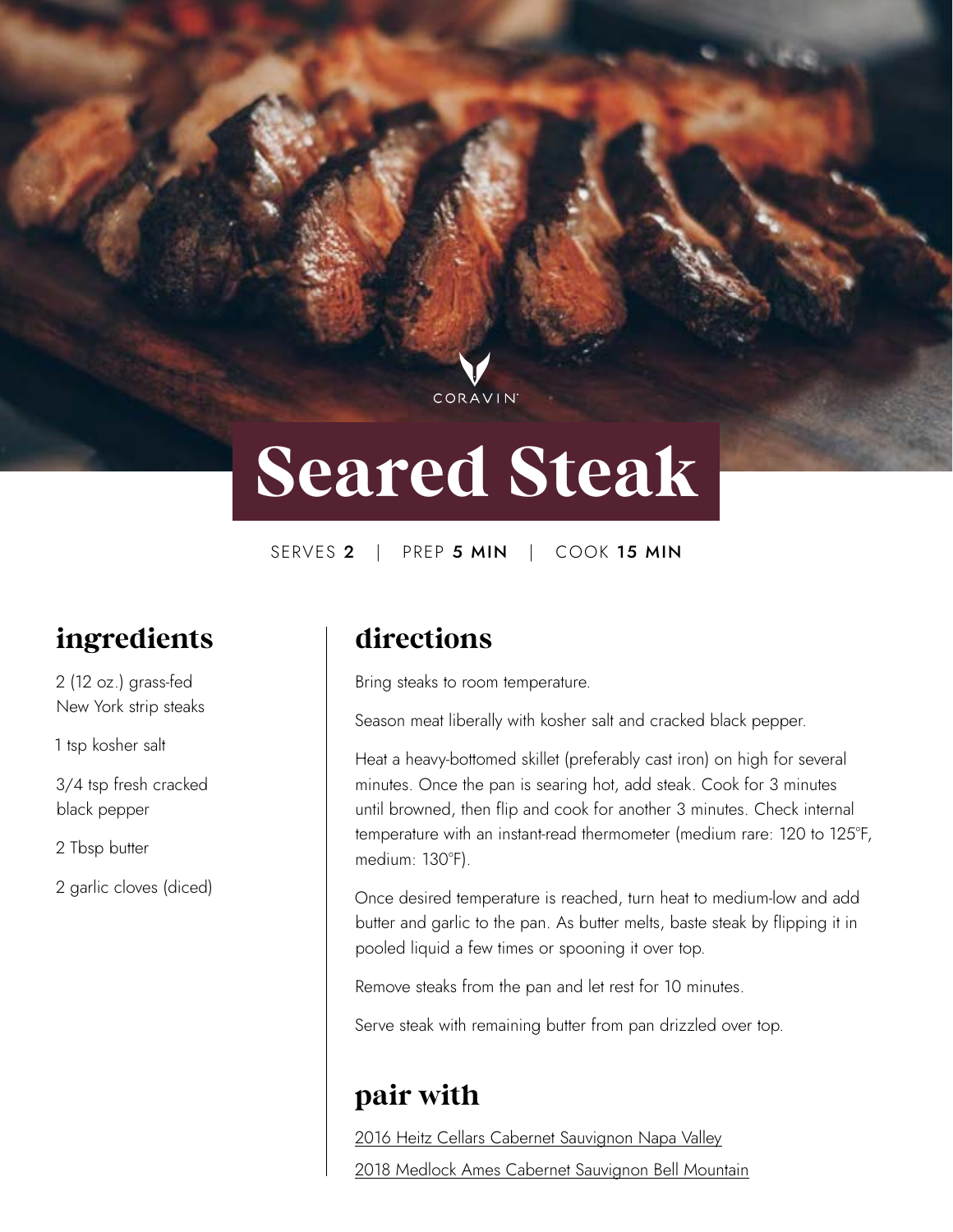# **Arugula Salad**

SERVES 2 | PREP 5 MIN | COOK 5 MIN

## **ingredients**

1 Tbsp Champagne vinegar 1 tsp Dijon mustard 2 Tbsp extra virgin olive oil Pinch of sea salt Pinch of black pepper 3 oz. arugula 1 pear (sliced thinly) ¼ cup pomegranate seeds ¼ cup salted pistachios (roasted) 2–3 oz. feta cheese

#### **directions**

Place Champagne vinegar, Dijon mustard, extra virgin olive oil, sea salt, and black pepper in a small bowl and whisk together. Alternatively, add to a small jar and shake well. Set aside.

Rinse arugula and place in a bowl. Drizzle with vinaigrette, reserving 1 Tbsp, and toss. Placed dressed arugula in a serving bowl.

Top with sliced pear, pomegranate seeds, salted pistachios and feta cheese. Drizzle with remaining vinaigrette.

Serve immediately.

#### **pair with**

2020 Aquilini Red Mountain Sauvignon Blanc 2013 Sektkellerei Christian Madl Von Weissen Sekt